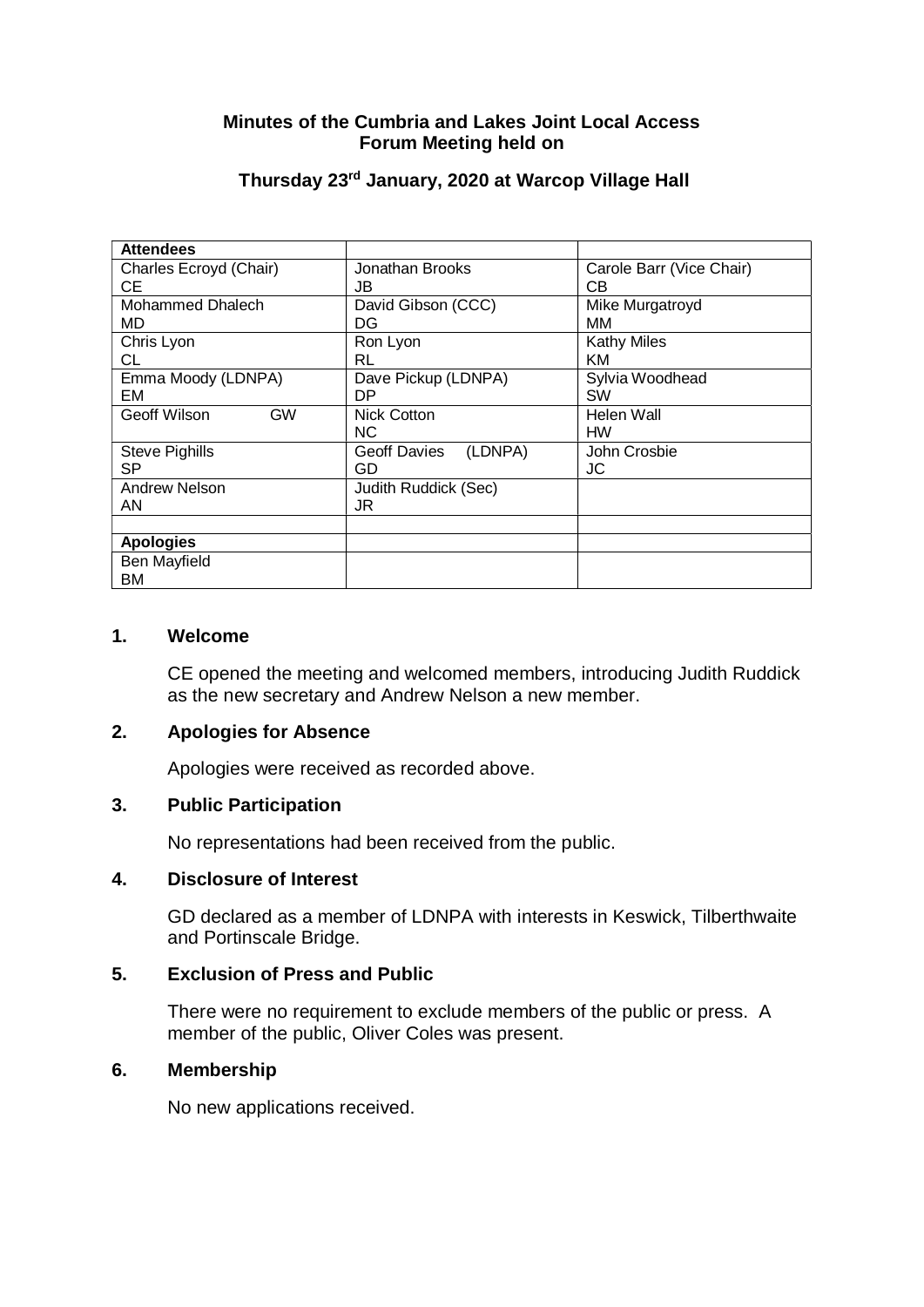## **7. Minutes of the Previous Meeting**

Corrections on apologies were asked for and an update in members news. These have been done so the minutes of the 31<sup>st</sup> October, 2019 were approved.

### **8. Matters Arising**

**8.1** Logo, website and letter template – CB will be taking the website forward with work starting in early February. The Lancaster Canal Regeneration Project website was noted as one to look at as it is along similar lines to what the LAF require. A discussion was then held regarding what member's information would be on the website. GW stated that as members are on the LAF to represent the public, then information should be on the website for the public to get in touch with the right person. Some felt a generic email would be the best way forward and that members should at least have each other's emails rather than using blind copy. CE stated that the forum needed to be transparent and that members of the public should be able to contact them.

EM then suggested that it be minuted that if people were happy to have their emails on the website they should give permission

RL suggested that next to each members name should be what they are on the committee for i.e. disability access. CE suggested at the next meeting members would make a decision on what would be the best way forward.

Logo and letter template has already been agreed and used.

- **8.2** Grange railway crossing DG deferred to NC who was at the meeting for the Development Control Regulation Committee the previous day where it was decided that the matter would go to public inquiry and that CCC would support the closure of the level crossing. SW stated that the LAF feels strongly that this is a Right of Way that should not be extinguished. GW felt the LAF couldn't take this point further as they are here to advise not give formal objections.
- **8.3** Tilberthwaite EM stated that as the matter was subject to judicial review this couldn't really be discussed however she did inform the members of a statement from the LDNPA's solicitor which can be found on their website.
- **8.4** Access to Water and paddle sports DP spoke about the ongoing discussions regarding houseboats on Grasmere, an enquiry had been directed to the LAF regarding whether the access was valid or right. DP can send round the response if required.

 GW stated that NE are reviewing the open access mapping which is long overdue. He felt that LAF's should be involved in reviewing mapping at the early stages.

LDNPA to circulate their response to members to make it clearer **DP**

CB suggested writing to NE regarding the review and GW agreed to do a draft letter. **GW**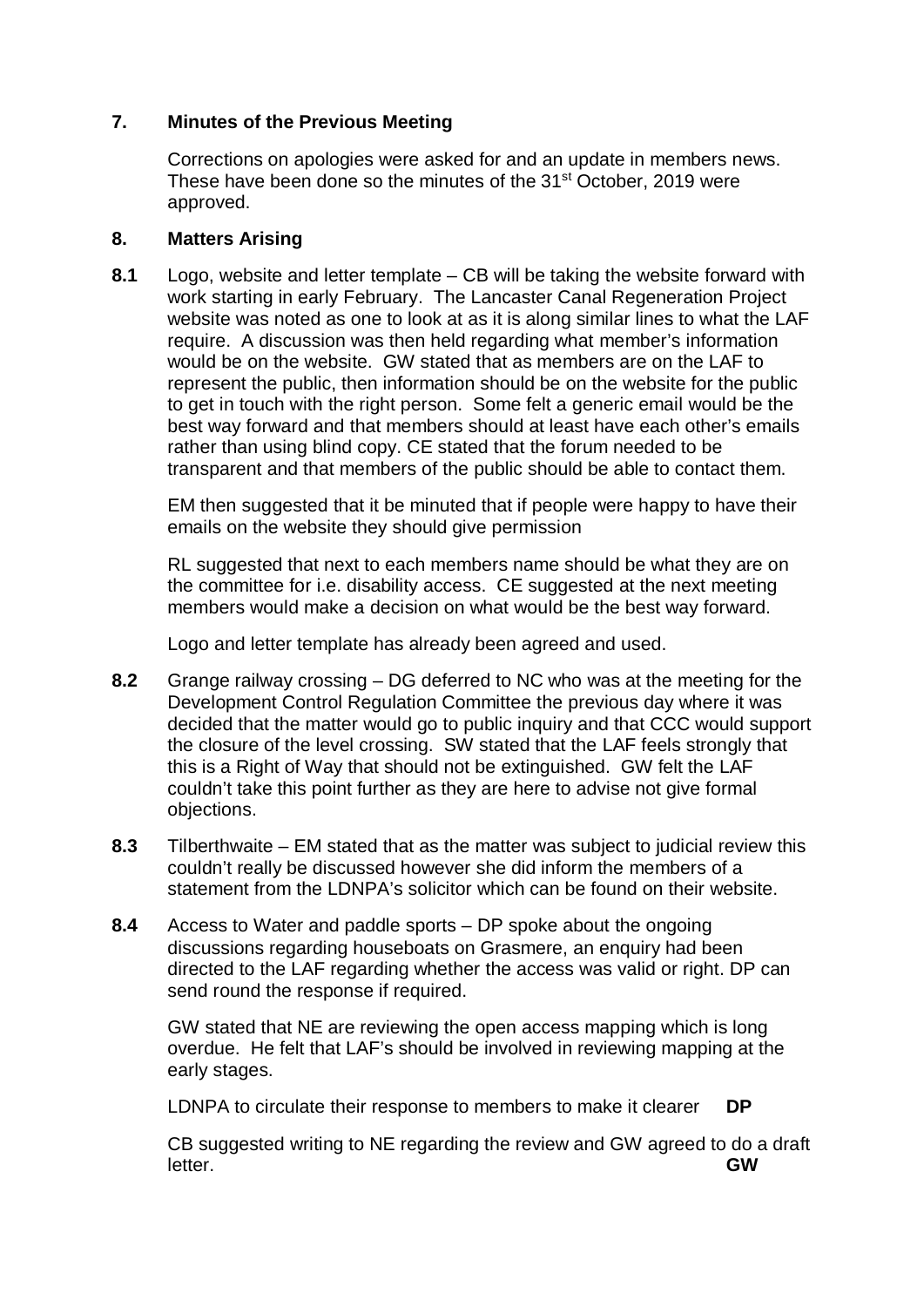DP then went on to mention that on paddle sports he had been in contact with British Canoeing and they have offered to send their central officer for the Peak District to talk to members at a future meeting. JC informed the members that Mike Sunderland is the local officer not Mike Southern as stated in the previous minutes and this would need correcting.

 CE agreed to extend an invitation to the officer for either the July or October meeting. **CE**

**8.5** GDPR – this will be picked up again when discussing the new website

## **9. Swot Analysis**

CB had put together the SWOT analysis and informed the group of the key elements to come out of it including the appointment of JR as secretary. The second area was around engagement with other bodies and the public and the suggestion was that once a year the LAF have an AGM type meeting where other people are invited to come and tell the members what they are doing. CB also felt the need to re-visit contacts and update them once a year. It was also felt that more focused training was needed and to think about the remit of the LAF. Sub –groups came up as a suggestion going forward.

 CE thanked members who go out and report on issues. He then asked CB if she wanted to get a small working group together. SWOT highlighted things that needed doing so had been very useful.

 NC suggested that giving certain bodies i.e. NE, UU to give a short presentation at meetings regarding work they are doing in Cumbria might be useful so that members could then question them and gain feedback.

CE and CB to sit down and work out priorities for invitees but suggestions would be welcomed.

### **CE/CB**

### **10 LAF Work Programme**

- **10.1** Cumbria Access and Recreation Strategy DG waiting for input from LDNPA then the document would be distributed.
- **10.2** Upland Fencing Fell Fencing Project CE thanked GW for his paper which was circulated prior to the meeting. GW then wanted to highlight a couple of points - the proposed monopole at Mardale had been withdrawn following advice. The second point was the Lowther Estate for planting at Shap fell summit. The LAF had been approached and had given their concerns and GW wanted members reassurance they were happy for him to continue with this stance. However, he pointed out that the Friends of the Lake District had contacted the Secretary of State and would like the fencing only for 10 years not 15 or 20 to bring it in line with the period of grant aid. He wanted LAF members to agree that he could make the same point to the Secretary of State. This was agreed.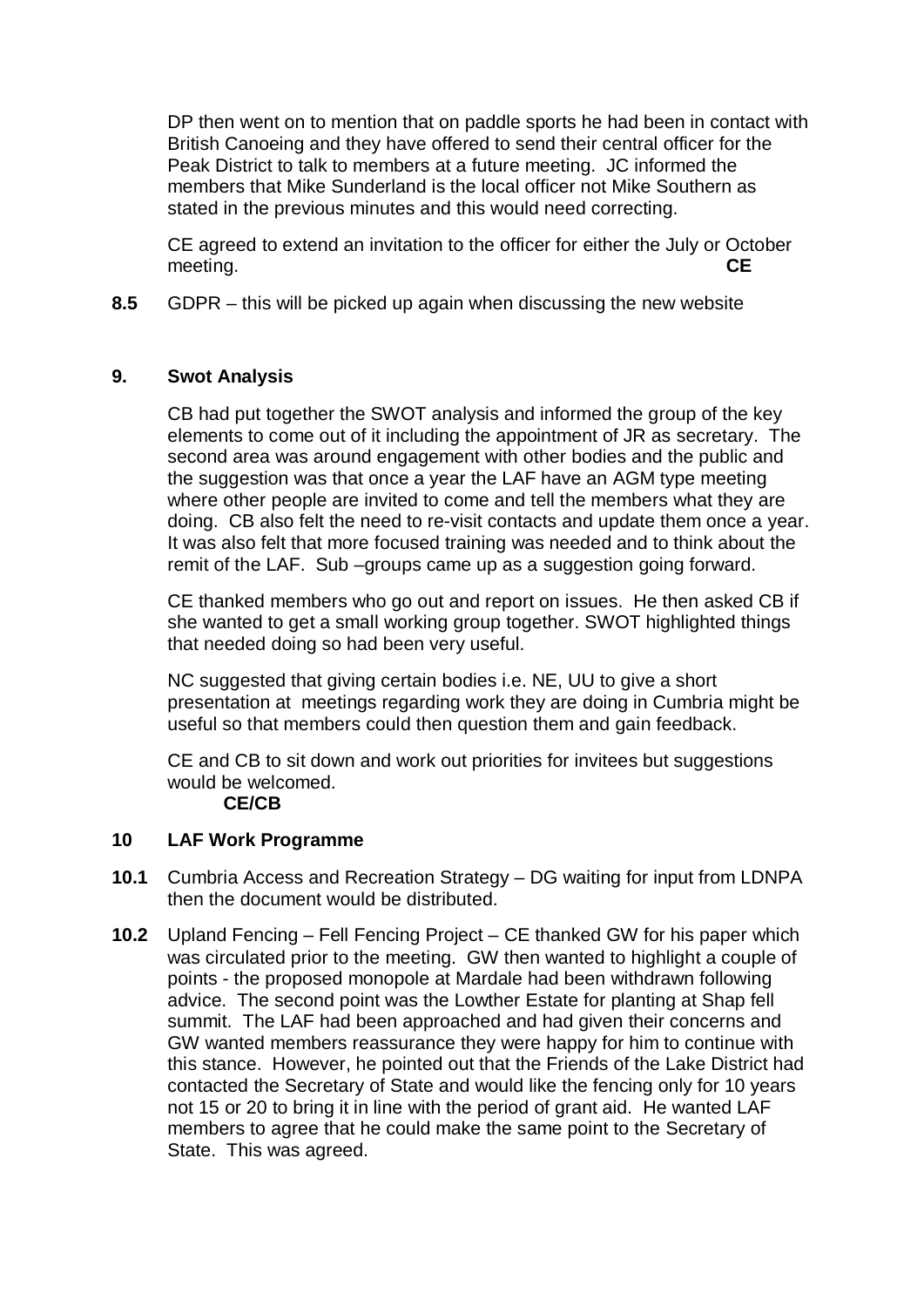**10.3** Inspections and recommendations on Rights of Way consultations – CE thanked SW, MM and SP for their papers. Gooseholme Bridge - SW passed round a newspaper article that said the bridge would be replaced in early 2020. DG informed that it was set to go in in June this year. However there were some issues from the Open Space Society regarding the bridge going over the common.

SW also wanted to speak about Garsgill Farm and Laurel Gardens, Kendal where applications had been received to turn farmland into housing estates. She realized that as this was a planning issue the matter couldn't be discussed however, she wanted to raise the point that the footpaths across the fields were well walked. The LAF was called upon to agree that the diversion occurs for the housing development. The diversion will only be needed if the developer gets their planning now on their third application. SW didn't feel happy in agreeing to a planning issue that she didn't personally approve of.

DG advised that the Council have a guidance document that goes out to say what they expect of developers prior to any development taking place.

MM then went through his report which was circulated prior to the meeting.

SW then gave a quick update from the DCR committee that both items that MM had reported on, Lacy's Caves and Ashgill had been approved.

SP went through his report which was circulated prior to the meeting.

- **10.4** Table of consultations from the previous quarter still under work in progress.
- **10.5** Recent, current or upcoming consultations

Carlisle Southern Link Road – DG informed members that this continues apace.

Waverley Viaduct –DG informed that there would be a meeting next week with the Waverley Viaduct Trust and the City Council regarding costs which the WVT felt were high, the reason being that the WVT had given no information regarding permissions, method statements or planning instructions and so a lot of assumptions had been made and therefore the costs had escalated.

Portinscale Bridge – DG advised that highways had been asked by the local parish council to look at the use of the bridge by cyclists. So cycle dismount signs had been installed but ignored. So they are now proposing a traffic regulation order so that cyclists must dismount and walk across.

JB informed the members that he had looked into this and as far as he could tell the proposal was to stop cyclists, mounted or walking from crossing the bridge. He then passed around pictures of the bridge for members to look at. He had written to Highways who had replied assuring JB that there would be a new notice installed saying that if people cycled across the bridge, people could then report them to the police who could take action.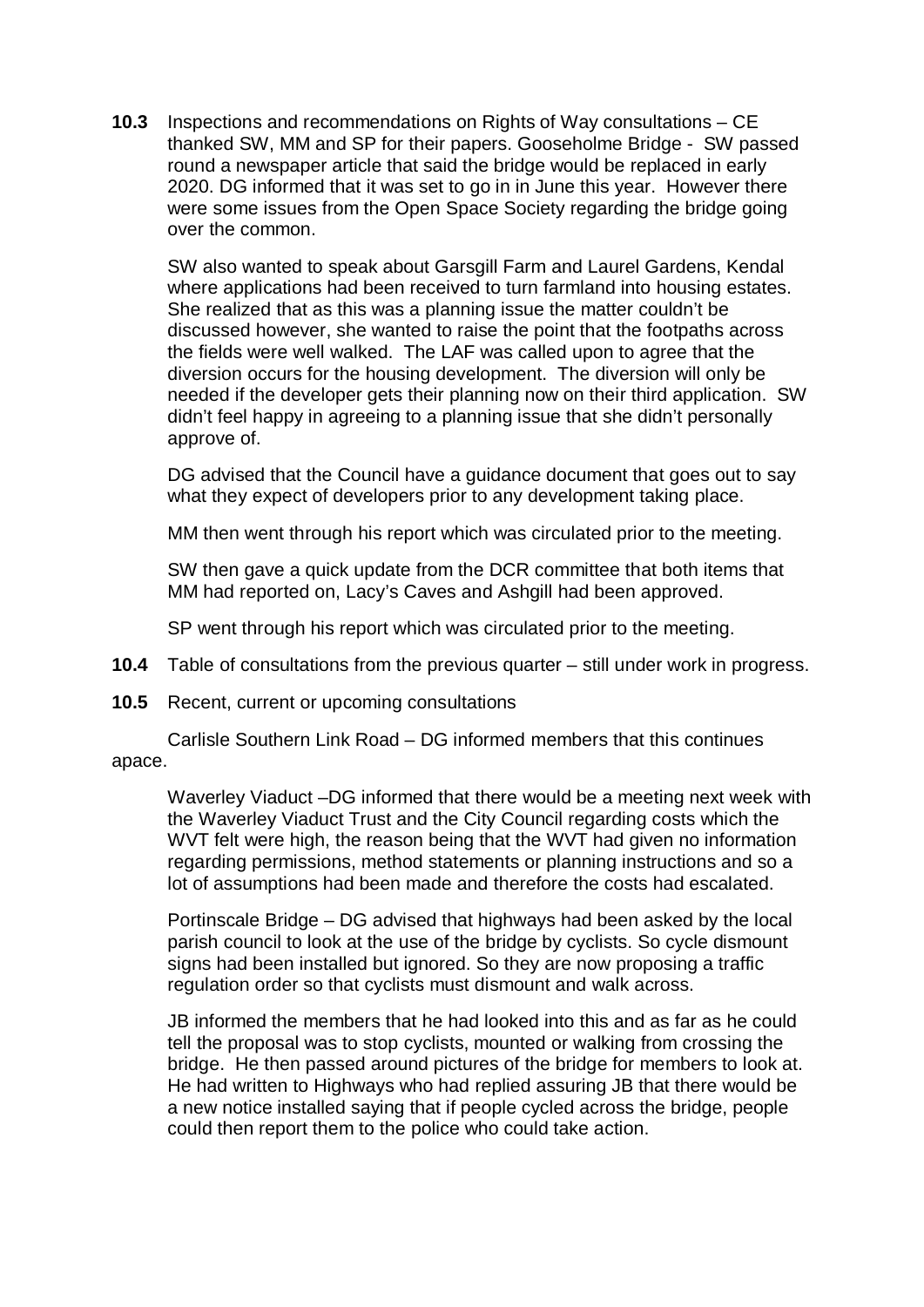JC then went on to emphasise that the bridge was a route on the C2C and used to have a cyclists give way to pedestrians sign rather than cyclists dismount. He would not wish to see a ban on cyclists especially if there are no pedestrians on the route.

CE then wanted clarification that the TRO was to stop people cycling over the bridge as opposed to banning cyclists from walking over with their cycles. This was clarified as the former.

GD informed that Keswick town council supports the TRO.

CE asked if the LAF needed to make a submission, did all members feel that the TRO was unnecessary, won't be adhered to, who would police it and would it stop conflict. This was agreed.

AN to email contact to CE **AN**

#### **10.6** Lake District National Park Partnership

Sustainable Transport Group – EM reported that the LAF is one of 25 organisations on the LDNPP and at their last meeting it had been highlighted that there was a need to make visitor and residents travel around the Lake District more sustainable and reduce carbon. The STG were in the process of putting together a paper picking out issues and making recommendations.

CB is the LAF member on the STG and informed that horse travel should also be included in sustainable transport as well as cycling and walking.

**10.7** North Pennines AONB Partnership Access and Recreation Working Group

CE informed that the minutes of the meeting held on 9<sup>th</sup> December had been circulated in addition to which there is the paper regarding accessibility.

**10.8** LAF Work Priorities

CE already covered this in part with the SWOT analysis. CE and CB to get together to go forward with this and the April meeting.

**10.9** LAF annual reports

Already covered

**10.10** Potential Research Possibilities

KM read out a statement from BM who said that he needed to be poised and ready when the next call for funding was advertised for the collaboration phds. He would only have a narrow window to put the bid in but with the support of LAFs that could be the main evidence for the bid. Basically the sooner we get a letter of support to BM the better. It was decided that CE needed to contact BM for more clarity on what he needs, then a formal letter of support would be emailed. **CE**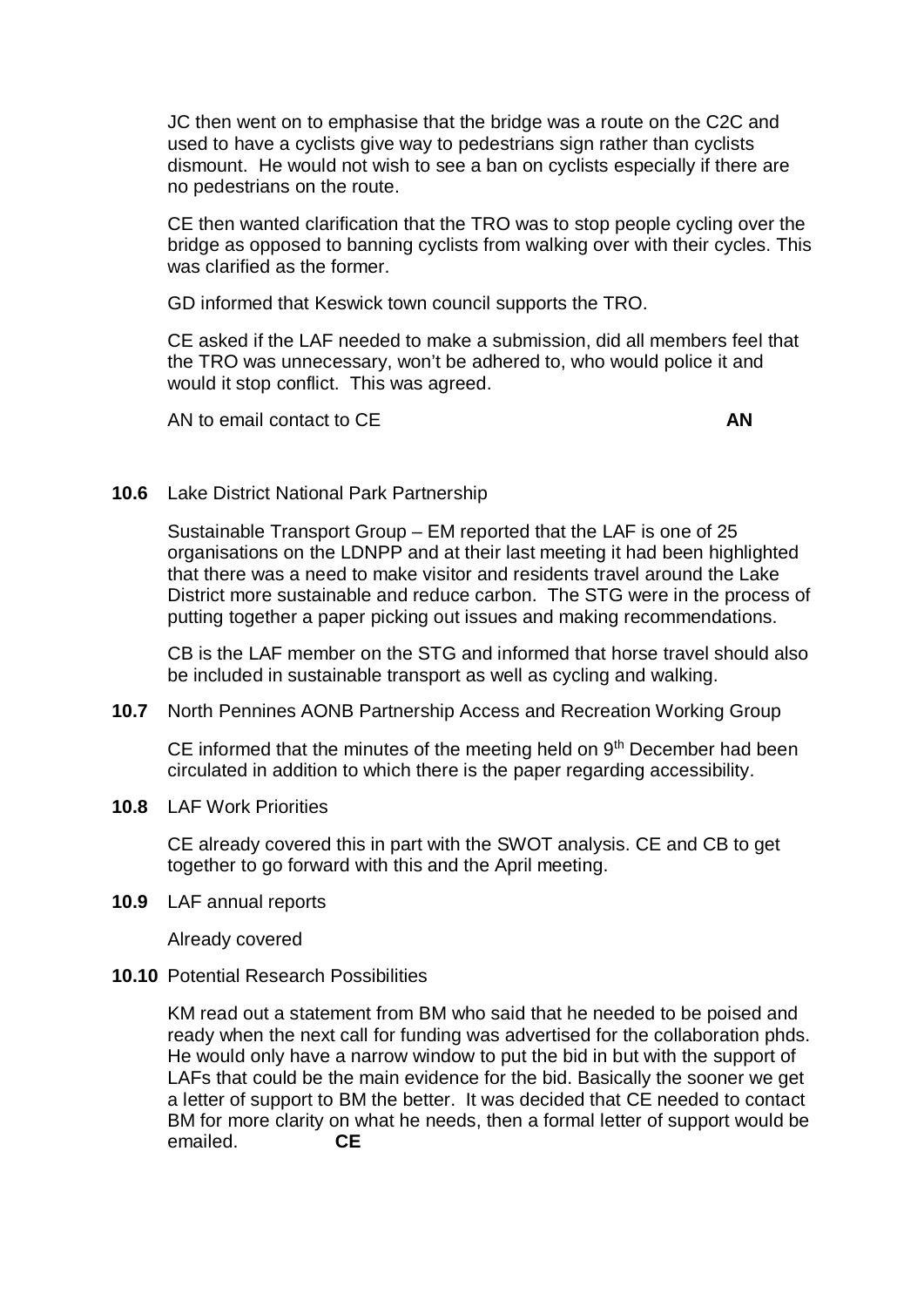### **11. Glover Report**

CE nothing to happen until a new Secretary of State appointed.

### **12. Members News**

JC told the group that he sits on the Mountain Liaison Group which have had a number of achievements including setting up a guide for ice climbing when there is no ice (dry tooling ) and a guide for gill use. The group had noted that electric mountain bikes were becoming a concern however the local mountain bike group had said there was no issue. British Cycling had taken a different opinion and the MLG had requested a meeting with them which had been really useful and had a number of positive outcomes – one being that British Cycling had funding for cycle trails to improve networks. The minutes of his meeting had been sent to CE who agreed they should be circulated to the rest of the LAF.

HW told the group that she would be opening the England Coast Path section around Walney Island in February.

MM had been to the conference by the FLD called Re-Routing Expectations which he found very interesting. They had a skype with a lady in Austria who had set up a scheme in a mountain village with an inducement for visitors not to use their own cars but to use sustainable transport.

CB felt that every time the NP wanted to do something a judicial review was held and there was another now by the FoLD.

MD told about a group of volunteers he is joining that are trying to create maps giving off road routes between towns and cities in Great Britain. CE expressed interest in the feedback from this.

GD wanted to clarify his future in that he would cease to be chair of the Rights of Way committee. Vicky Hughes was elected deputy chair and likely that she will then become chair and that she will be intending to come to the April meeting of the LAF.

JB wanted to make a comment and statement about the state of our rivers which he read out regarding Newlands Beck.

NC was recently at a meeting for LCWIP which is the local cycling walking improvement plan for Kendal where members from the local authorities looked at ways of improving walking and cycling routes around Kendal. There had also recently been a study commissioned by SUSTRANS for the Kendal to Milnthorpe cycle route and it had also been agreed that Levens Hall were willing to let a piece of land be used to get cyclists off the A6 on the Morecambe Bay cycle route.

### **13 News from National and Regional Access Bodies**

CE informed that the NWLAF met in November but the urban fringe LAFs continued to struggle. A member from Cheshire East came and seemed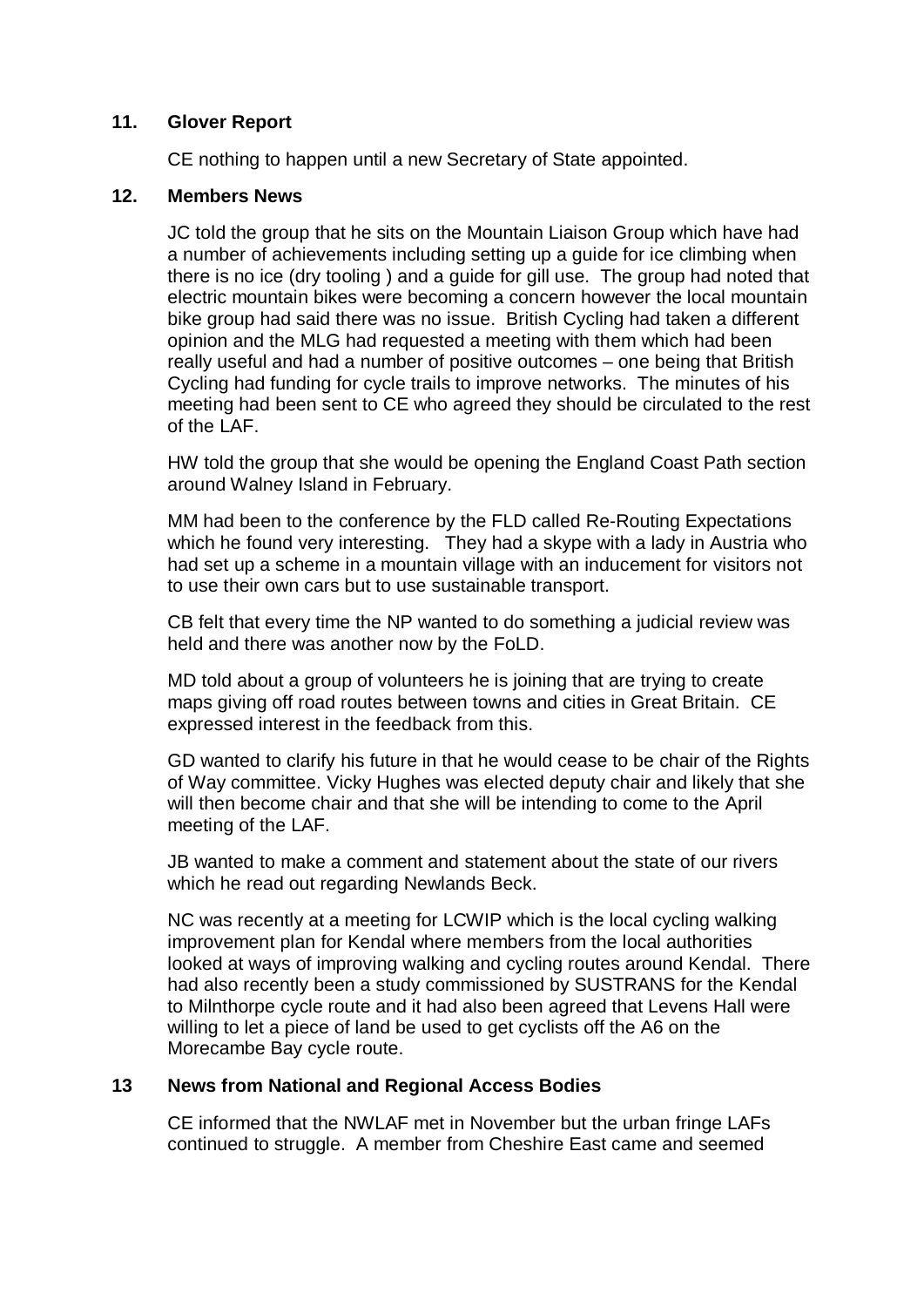extremely positive. Any help from NE towards access forums is now moribund. We continue to meet twice a year for the moment anyway.

KM Andy Mackintosh from NE gave an update on the FSI review.

CE other regional LAFs seem to be doing quite well.

#### **14. Coastal Access**

 DG – funding had come through for stretch 4 round Walney Island, consultation had gone out from NE on stretch 5 and the report went to the Secretary for State pointing out the intended route. We've [CCC] been asked by NE for a meeting regarding stretch 3 and the variation reports for stretch 2 came through this morning. So everything is moving in the right direction and hopefully by the end of the summer stretch 2 will be in place and working towards stretch 3 and looking at stretch 5 objections.

 DG had a meeting with Copeland local area committee their feedback on the report into stretch 5 was that they didn't think the railway bridges and line should be used for a ferry especially on the Duddon. They should be putting another bridge in near the Duddon bridge. They were concerned about local safety using the bridge currently and coastal access would remedy that by putting another crossing in there.

 The outcome from the Copeland committee was that they were going to put it to the cabinet and their feeling should be fed back as part of a county council responce.

 CE asked if everyone had had details of the proposed meeting at Murley Moss on the 5th February. CE asked for responses to DG asap

### **15. Authority Work Programme Updates**

**15.1** Cumbria County Council – Countryside Access Team

 DG sent out a copy of the work programme prior to the meeting also added an area of work with the Copeland BC Community Fund who had identified funds for a challenge event to run down the length of Copeland. This would also involve PROW improvements including drainage works and surface improvements near to St. Bees.

 **15.2** Lake District National Park Authority

EM will circulate copies of report. Any comments they can contact EM

### **16. Ongoing Infrastructure Projects**

- **16.1** Thirlmere water pipeline this continues apace. Monitor the situation.
- **16.2** Highways England A66 upgrade (Penrith to Scotch Corner)

Nothing to report.